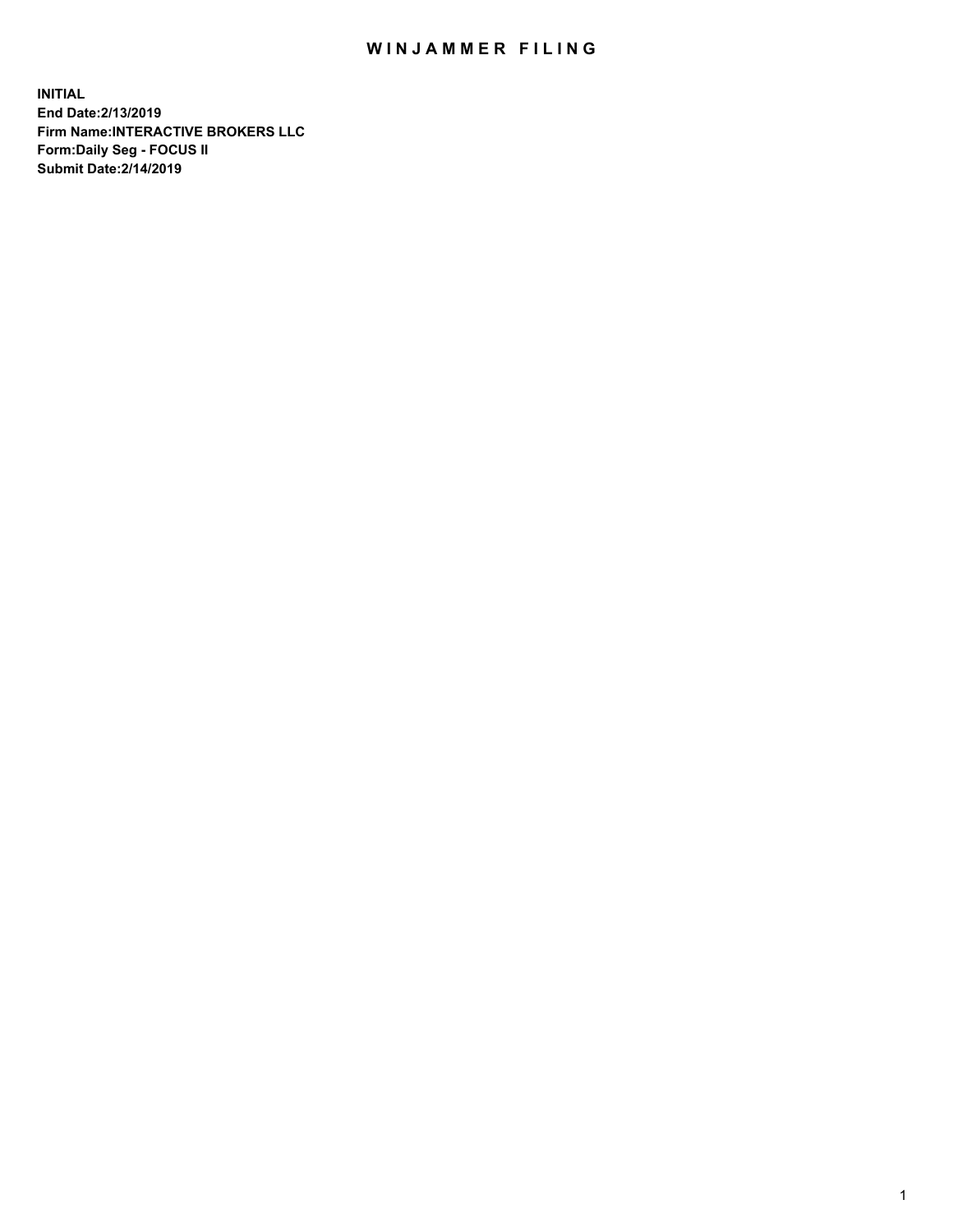**INITIAL End Date:2/13/2019 Firm Name:INTERACTIVE BROKERS LLC Form:Daily Seg - FOCUS II Submit Date:2/14/2019 Daily Segregation - Cover Page**

| Name of Company                                                                                                                                                                                                                                                                                                                | <b>INTERACTIVE BROKERS LLC</b>                                                                           |
|--------------------------------------------------------------------------------------------------------------------------------------------------------------------------------------------------------------------------------------------------------------------------------------------------------------------------------|----------------------------------------------------------------------------------------------------------|
| <b>Contact Name</b>                                                                                                                                                                                                                                                                                                            | James Menicucci                                                                                          |
| <b>Contact Phone Number</b>                                                                                                                                                                                                                                                                                                    | 203-618-8085                                                                                             |
| <b>Contact Email Address</b>                                                                                                                                                                                                                                                                                                   | jmenicucci@interactivebrokers.c<br>om                                                                    |
| FCM's Customer Segregated Funds Residual Interest Target (choose one):<br>a. Minimum dollar amount: ; or<br>b. Minimum percentage of customer segregated funds required:% ; or<br>c. Dollar amount range between: and; or<br>d. Percentage range of customer segregated funds required between:% and%.                         | <u>0</u><br>$\overline{\mathbf{0}}$<br>155,000,000 245,000,000<br>0 <sub>0</sub>                         |
| FCM's Customer Secured Amount Funds Residual Interest Target (choose one):<br>a. Minimum dollar amount: ; or<br>b. Minimum percentage of customer secured funds required:%; or<br>c. Dollar amount range between: and; or<br>d. Percentage range of customer secured funds required between:% and%.                            | <u>0</u><br>$\overline{\mathbf{0}}$<br>80,000,000 120,000,000<br><u>00</u>                               |
| FCM's Cleared Swaps Customer Collateral Residual Interest Target (choose one):<br>a. Minimum dollar amount: ; or<br>b. Minimum percentage of cleared swaps customer collateral required:% ; or<br>c. Dollar amount range between: and; or<br>d. Percentage range of cleared swaps customer collateral required between:% and%. | $\overline{\mathbf{0}}$<br>$\underline{\mathbf{0}}$<br>$\underline{0}$ $\underline{0}$<br>0 <sub>0</sub> |

Attach supporting documents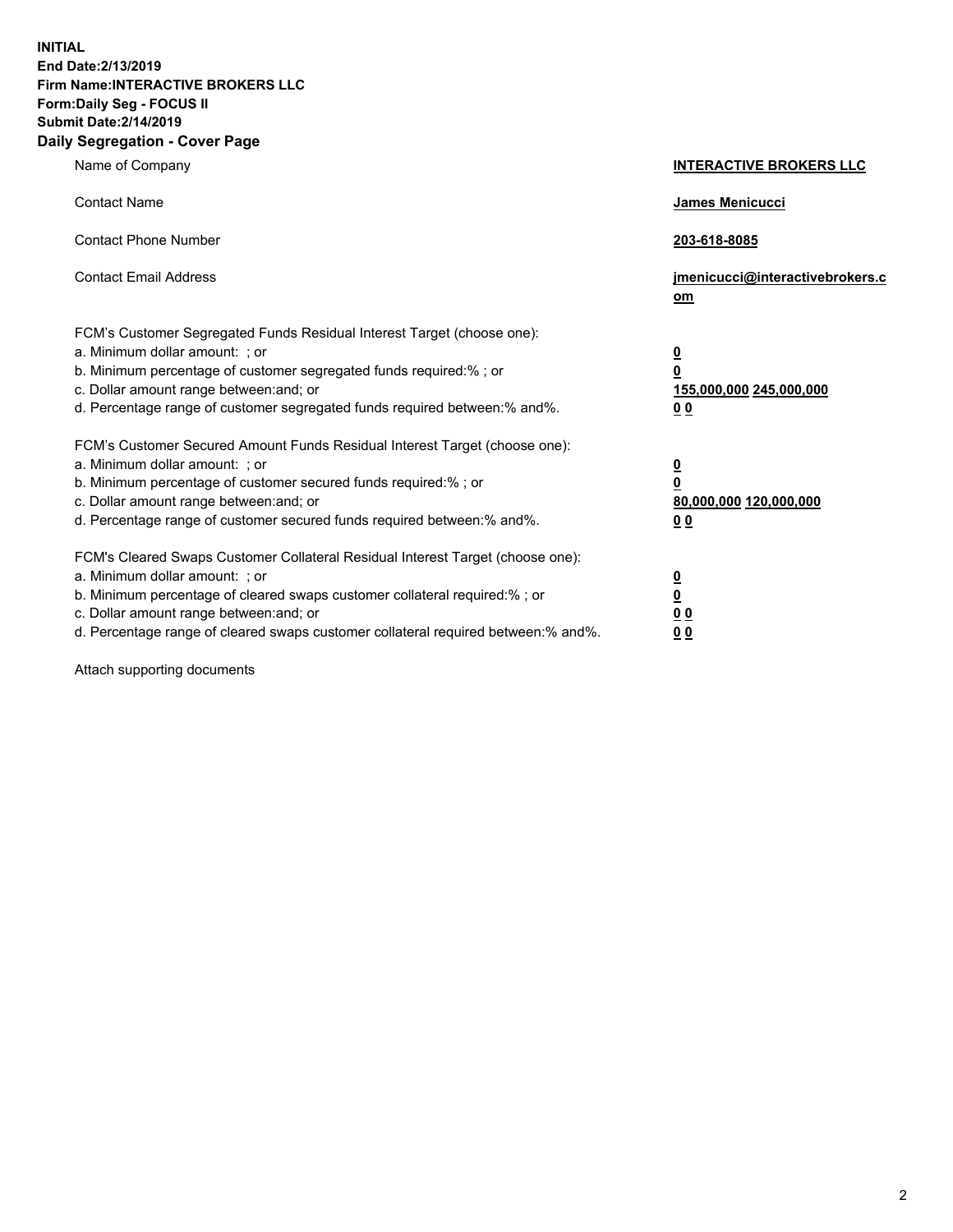## **INITIAL End Date:2/13/2019 Firm Name:INTERACTIVE BROKERS LLC Form:Daily Seg - FOCUS II Submit Date:2/14/2019 Daily Segregation - Secured Amounts**

|     | Daily Ocglegation - Occured Anioants                                                        |                                               |
|-----|---------------------------------------------------------------------------------------------|-----------------------------------------------|
|     | Foreign Futures and Foreign Options Secured Amounts                                         |                                               |
|     | Amount required to be set aside pursuant to law, rule or regulation of a foreign            | $0$ [7305]                                    |
|     | government or a rule of a self-regulatory organization authorized thereunder                |                                               |
| 1.  | Net ledger balance - Foreign Futures and Foreign Option Trading - All Customers             |                                               |
|     | A. Cash                                                                                     | 424,647,189 [7315]                            |
|     | B. Securities (at market)                                                                   | $0$ [7317]                                    |
| 2.  | Net unrealized profit (loss) in open futures contracts traded on a foreign board of trade   | 598,713 [7325]                                |
| 3.  | Exchange traded options                                                                     |                                               |
|     | a. Market value of open option contracts purchased on a foreign board of trade              | 101,339 [7335]                                |
|     | b. Market value of open contracts granted (sold) on a foreign board of trade                | -36,471 [7337]                                |
| 4.  | Net equity (deficit) (add lines 1.2. and 3.)                                                | 425,310,770 [7345]                            |
| 5.  | Account liquidating to a deficit and account with a debit balances - gross amount           | 3,322 [7351]                                  |
|     | Less: amount offset by customer owned securities                                            | 0 [7352] 3,322 [7354]                         |
| 6.  | Amount required to be set aside as the secured amount - Net Liquidating Equity              | 425,314,092 [7355]                            |
|     | Method (add lines 4 and 5)                                                                  |                                               |
| 7.  | Greater of amount required to be set aside pursuant to foreign jurisdiction (above) or line | 425,314,092 [7360]                            |
|     | 6.                                                                                          |                                               |
|     | FUNDS DEPOSITED IN SEPARATE REGULATION 30.7 ACCOUNTS                                        |                                               |
| 1.  | Cash in banks                                                                               |                                               |
|     | A. Banks located in the United States                                                       | 51,616,386 [7500]                             |
|     | B. Other banks qualified under Regulation 30.7                                              | 0 [7520] 51,616,386 [7530]                    |
| 2.  | Securities                                                                                  |                                               |
|     | A. In safekeeping with banks located in the United States                                   | 411,518,568 [7540]                            |
|     | B. In safekeeping with other banks qualified under Regulation 30.7                          | 0 [7560] 411,518,568 [7570]                   |
| 3.  | Equities with registered futures commission merchants                                       |                                               |
|     | A. Cash                                                                                     | $0$ [7580]                                    |
|     | <b>B.</b> Securities                                                                        | $0$ [7590]                                    |
|     | C. Unrealized gain (loss) on open futures contracts                                         | $0$ [7600]                                    |
|     | D. Value of long option contracts                                                           | $0$ [7610]                                    |
|     | E. Value of short option contracts                                                          | 0 [7615] 0 [7620]                             |
| 4.  | Amounts held by clearing organizations of foreign boards of trade                           |                                               |
|     | A. Cash                                                                                     | $0$ [7640]                                    |
|     | <b>B.</b> Securities                                                                        | $0$ [7650]                                    |
|     | C. Amount due to (from) clearing organization - daily variation                             | $0$ [7660]                                    |
|     | D. Value of long option contracts                                                           | $0$ [7670]                                    |
|     | E. Value of short option contracts                                                          | 0 [7675] 0 [7680]                             |
| 5.  | Amounts held by members of foreign boards of trade                                          |                                               |
|     | A. Cash                                                                                     | 87,138,470 [7700]                             |
|     | <b>B.</b> Securities                                                                        | $0$ [7710]                                    |
|     | C. Unrealized gain (loss) on open futures contracts                                         | -561,008 [7720]                               |
|     | D. Value of long option contracts                                                           | 101,339 [7730]                                |
|     | E. Value of short option contracts                                                          | <mark>-36,471</mark> [7735] 86,642,330 [7740] |
| 6.  | Amounts with other depositories designated by a foreign board of trade                      | 0 [7760]                                      |
| 7.  | Segregated funds on hand                                                                    | $0$ [7765]                                    |
| 8.  | Total funds in separate section 30.7 accounts                                               | 549,777,284 [7770]                            |
| 9.  | Excess (deficiency) Set Aside for Secured Amount (subtract line 7 Secured Statement         | 124,463,192 [7380]                            |
|     | Page 1 from Line 8)                                                                         |                                               |
| 10. | Management Target Amount for Excess funds in separate section 30.7 accounts                 | 80,000,000 [7780]                             |
| 11. | Excess (deficiency) funds in separate 30.7 accounts over (under) Management Target          | 44,463,192 [7785]                             |
|     |                                                                                             |                                               |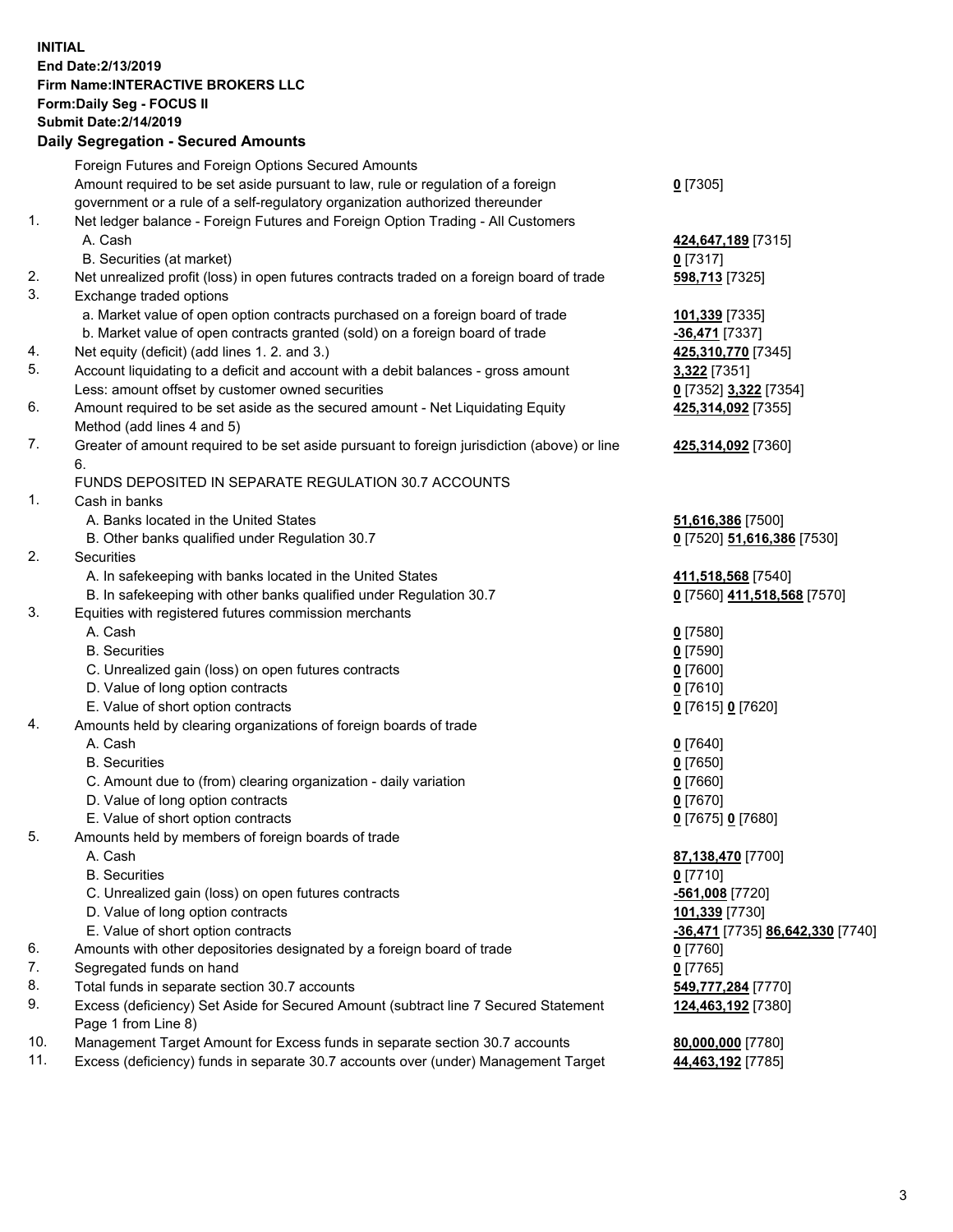**INITIAL End Date:2/13/2019 Firm Name:INTERACTIVE BROKERS LLC Form:Daily Seg - FOCUS II Submit Date:2/14/2019 Daily Segregation - Segregation Statement** SEGREGATION REQUIREMENTS(Section 4d(2) of the CEAct) 1. Net ledger balance A. Cash **3,927,616,155** [7010] B. Securities (at market) **0** [7020] 2. Net unrealized profit (loss) in open futures contracts traded on a contract market **-145,978,062** [7030] 3. Exchange traded options A. Add market value of open option contracts purchased on a contract market **346,438,403** [7032] B. Deduct market value of open option contracts granted (sold) on a contract market **-354,514,494** [7033] 4. Net equity (deficit) (add lines 1, 2 and 3) **3,773,562,002** [7040] 5. Accounts liquidating to a deficit and accounts with debit balances - gross amount **1,254,064** [7045] Less: amount offset by customer securities **0** [7047] **1,254,064** [7050] 6. Amount required to be segregated (add lines 4 and 5) **3,774,816,066** [7060] FUNDS IN SEGREGATED ACCOUNTS 7. Deposited in segregated funds bank accounts A. Cash **411,455,717** [7070] B. Securities representing investments of customers' funds (at market) **2,330,521,770** [7080] C. Securities held for particular customers or option customers in lieu of cash (at market) **0** [7090] 8. Margins on deposit with derivatives clearing organizations of contract markets A. Cash **304,615,247** [7100] B. Securities representing investments of customers' funds (at market) **949,655,667** [7110] C. Securities held for particular customers or option customers in lieu of cash (at market) **0** [7120] 9. Net settlement from (to) derivatives clearing organizations of contract markets **5,135,456** [7130] 10. Exchange traded options A. Value of open long option contracts **346,382,250** [7132] B. Value of open short option contracts **-354,479,450** [7133] 11. Net equities with other FCMs A. Net liquidating equity **0** [7140] B. Securities representing investments of customers' funds (at market) **0** [7160] C. Securities held for particular customers or option customers in lieu of cash (at market) **0** [7170] 12. Segregated funds on hand **0** [7150] 13. Total amount in segregation (add lines 7 through 12) **3,993,286,657** [7180] 14. Excess (deficiency) funds in segregation (subtract line 6 from line 13) **218,470,591** [7190] 15. Management Target Amount for Excess funds in segregation **155,000,000** [7194] 16. Excess (deficiency) funds in segregation over (under) Management Target Amount **63,470,591** [7198]

Excess